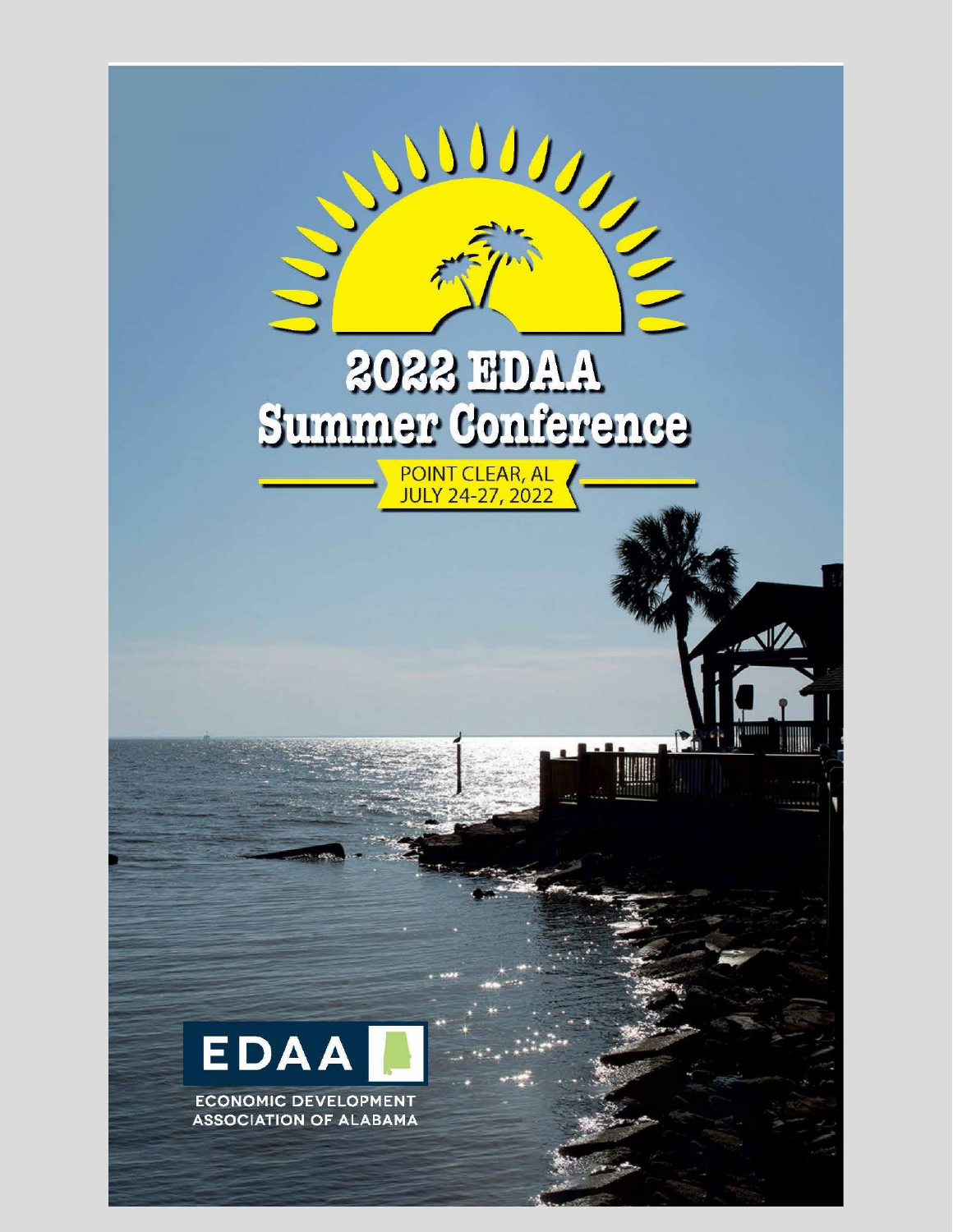# a g e n d a **SUNDAY, JULY 24**

**10:00 – 1:00 Exhibit Setup** 

Grand Ballroom South Patio Foyer **1:00 – 5:00 Registration**  Grand Ballroom Foyer **1:00 – 5:00 Exhibit**  Grand Ballroom South Patio Foyer **3:00 – 5:00 EDAA Board Meeting**  Beachside **5:30 – 7:00** Opening Reception Grand Ballroom North **Sponsored by: Bradley Arant Boult Cummings, LLP Grow Southeast Alabama**

**Dinner on your own**

### **MONDAY, JULY 25**

**7:00 – 8:00 Breakfast**  Grand Ballroom **Sponsored by North Alabama Industrial Development Association 8:00 – 11:30 Exhibit**  Grand Ballroom South Patio Foyer **8:00 – 8:15** Welcome Magnolia Ballroom **8:15 – 9:00** Trends and Preparing for the Future Greg Canfield, Secretary, Alabama Department of Commerce **Sponsored by: Tennessee Valley Authority (TVA) 9:00 – 9:30** New ADECA Initiatives: Electric Vehicles, Broadband and Water Assistance Kenneth Boswell, Director, ADECA **9:30 – 10:15** EDPA Update Greg Barker, President, EDPA **10:15 – 10:30 Break Sponsored by: Alabama Mountain Lakes Tourist Association Butler County Commission for ED EDPA Jackson County EDA Selma & Dallas County EDA St. Clair County EDC Terracon Consultants, Inc. Westervelt Realty 10:30 – 11:20** Thriving Communities and the Role of Inclusive Economic Development Todd Greene, Executive Director, WorkRise, Urban Institute **11:40 – 1:00** Governor's Luncheon Grand Ballroom **Sponsored by: Alabama Municipal Electric Authority 1:00 – 2:30** Regional Roundtables North Alabama – Azalea A Central Alabama – Azalea C - F South Alabama – Azalea B **6:00 – 7:00 Monday Evening Reception**  Grand Ballroom **Sponsored by: Central Alabama Electric Cooperative 7:00 – 9:00 Alabama Dinner**  Grand Ballroom **Sponsored by: C Spire Tropic Falls at OWA, Poarch Band of Creek Indians Entertainment: Mr. Big & the Rhythm Sisters**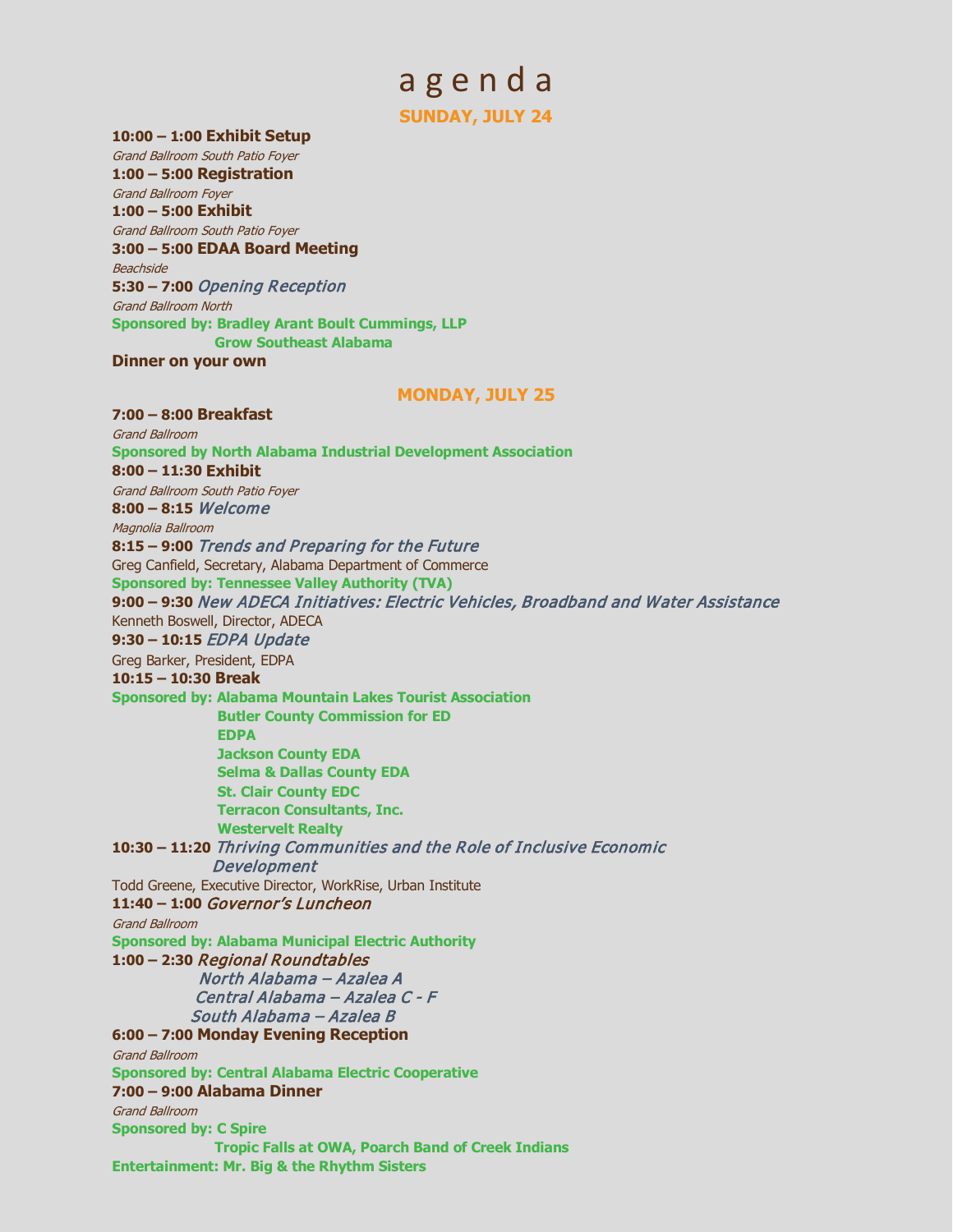### **TUESDAY, JULY 26**

**7:15 – 8:00 Breakfast**  Grand Ballroom **Sponsored by Agracel 8:00 – 11:00 Exhibit**  Grand Ballroom South Patio Foyer **8:00 – 11:00 General Session** Magnolia Ballroom **8:00 – 9:00** Novelis: The Baldwin County Story of Site Preparedness **9:00 – 9:45** Benefits of Placing Ingram State Technical College Students into **Workforce** Annette Funderburk, President, Ingram State Technical College **9:45 – 10:00 Break Sponsored by: Baldwin County EDA Dunn Building Company Huntsville/Madison County COC Morgan County EDA Southern Union State Community College Stifel Transfr, Inc. University of South Alabama** 10:00 – 11:00 The Role of Agriculture and Food Industry in Economic Development Jennifer Vernon, Manager, Economic Development Advisory Services, Ernst & Young **Sponsored by: Regions Financial 2:00 – 4:00 Afternoon Networking Event**  Pool **Sponsored by: JESCO**

### **WEDNESDAY, JULY 27**

**7:15 – 8:00 Breakfast Sponsored by PowerSouth Energy Cooperative** Magnolia Ballroom **8:00 – 10:30 Exhibit 8:00 – 8:15** Business Session Magnolia Ballroom **8:15 – 8:45** AIDT: Prospecting Re-Engineered Ed Castile, Deputy Secretary, Workforce Development, Alabama Department of Commerce **8:45 – 9:30** Ethics in Economic Development Greg Butrus, Partner, Balch & Bingham, LLP **9:30 – 10:15** Effective Negotiations Focusing on Impact Incentives Andrea Brownell, Managing Director, Maxis Advisors **10:15 – 10:30 Final Announcements and Adjourn**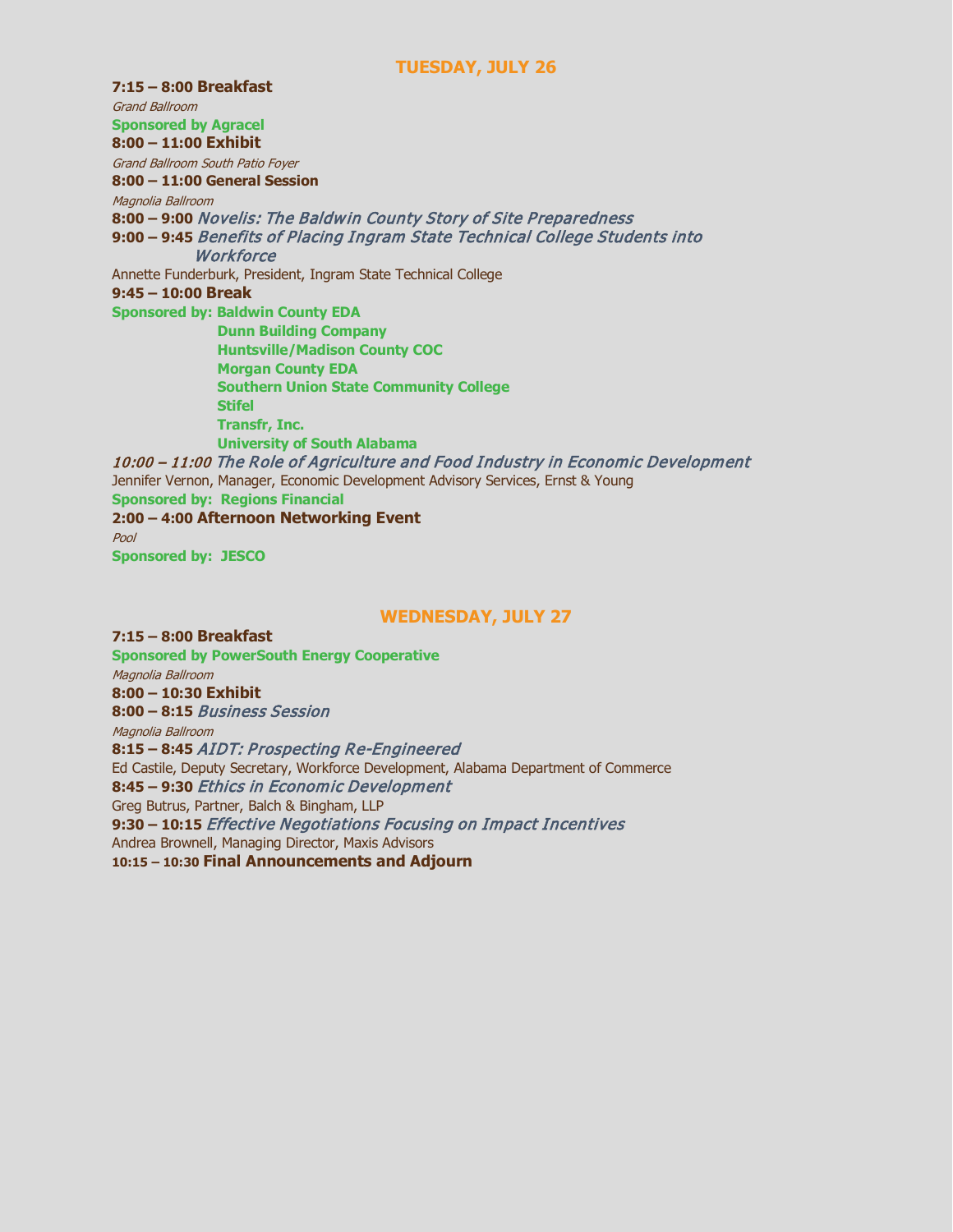### **CONTINUING SPONSORS**

#### **LEGACY**

Alabama Power Company **ADVOCATE** 

# AIDT

Alabama Department of Commerce Spire

# **MENTOR**

ADECA

### **PARTNER**

Alabama State Port Authority Birmingham Business Alliance Central Alabama Electric Cooperative Chamber of Commerce of Huntsville/Madison County EDPA Mobile Area Chamber of Commerce Montgomery Area Chamber of Commerce North Alabama Industrial Development Association **PRINCIPAL**  Alabama SBDC Network Alabama Municipal Electric Authority Butler County Commission for Economic Development Chambers County Development Authority City of Auburn/Auburn IDB City of Opelika/Opelika IDA Clarke Mobile Gas District Cullman Economic Development Agency Dothan Area Chamber of Commerce Jefferson County Economic Development Authority Morgan County Economic Development Association Norfolk Southern Prattville Area Chamber of Commerce Randolph County Economic Development Authority Talladega County Economic Development Authority Tuscaloosa County Industrial Development Authority TVA Walker County Development Authority **SUSTAINING**  City of Hoover

Covington County Economic Development Commission Elmore County Economic Development Authority Gadsden Etowah County Industrial Development Authority Marshall County Economic Development Council St. Clair Economic Development Council The Industrial Development Board of Lawrence County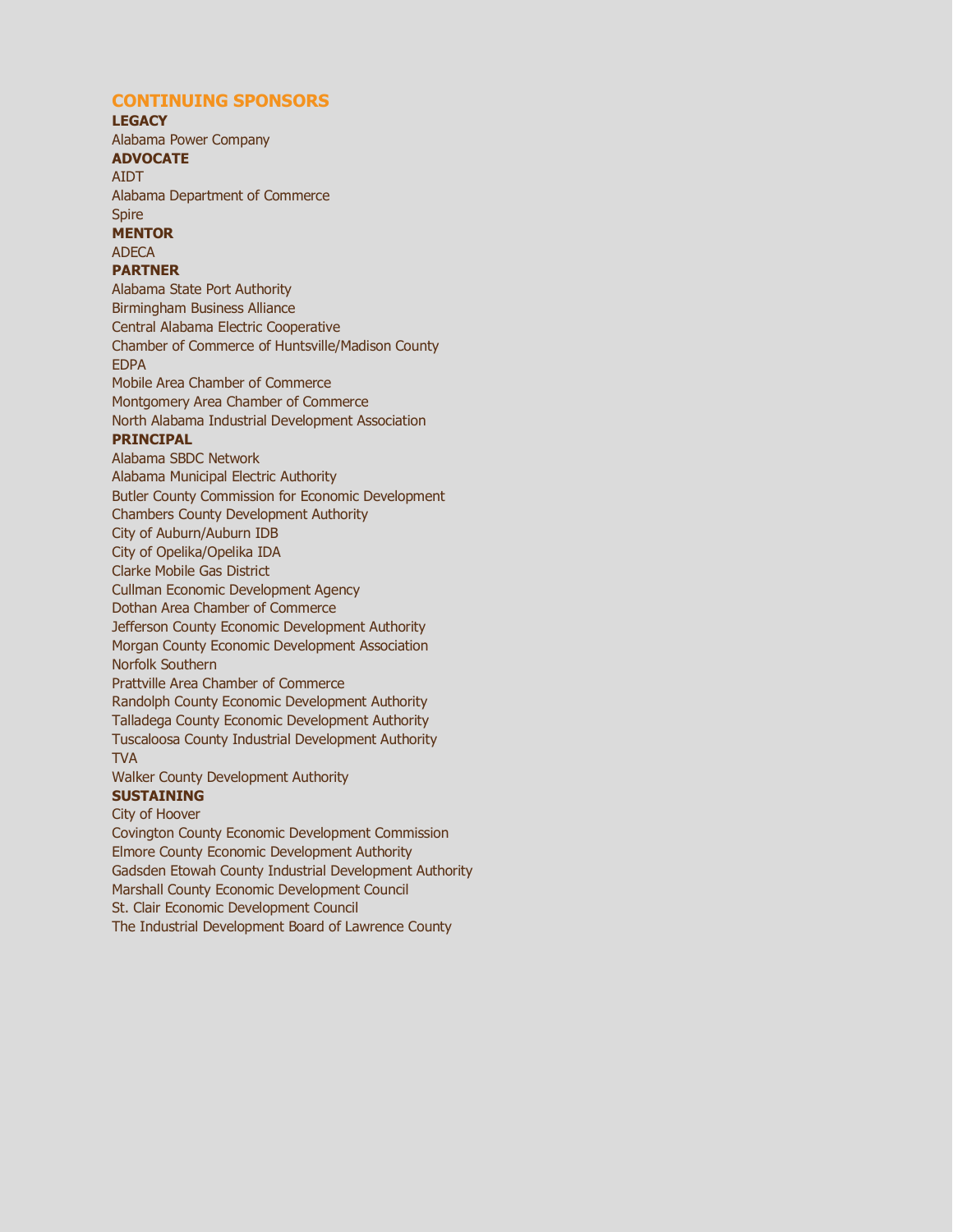# **CONFERENCE SPONSORS**

# **EVENT SPONSORS**

Alabama Municipal Electric Authority Bradley Arant Boult Cummings LLP Central Alabama Electric Cooperative C Spire Grow Southeast Alabama JESCO PowerSouth Energy Cooperative Tropic Falls OWA, Poarch Band of Creek Indians **SESSION SPONSORS** 

Regions Financial Corporation

TVA

### **Exhibitors**

ADEM Brownsfield Alabama Technology Network APM Terminals ATLAS Technical Consultants Burr Forman Clayco C Spire Doster Construction Greater Alabama MLS Horizon Point Consulting Insyteful, Inc. Lake Wedowee Life Point Broadband Sain Associates Spectrum Enterprise Technical Training Aids WAS Design, Inc.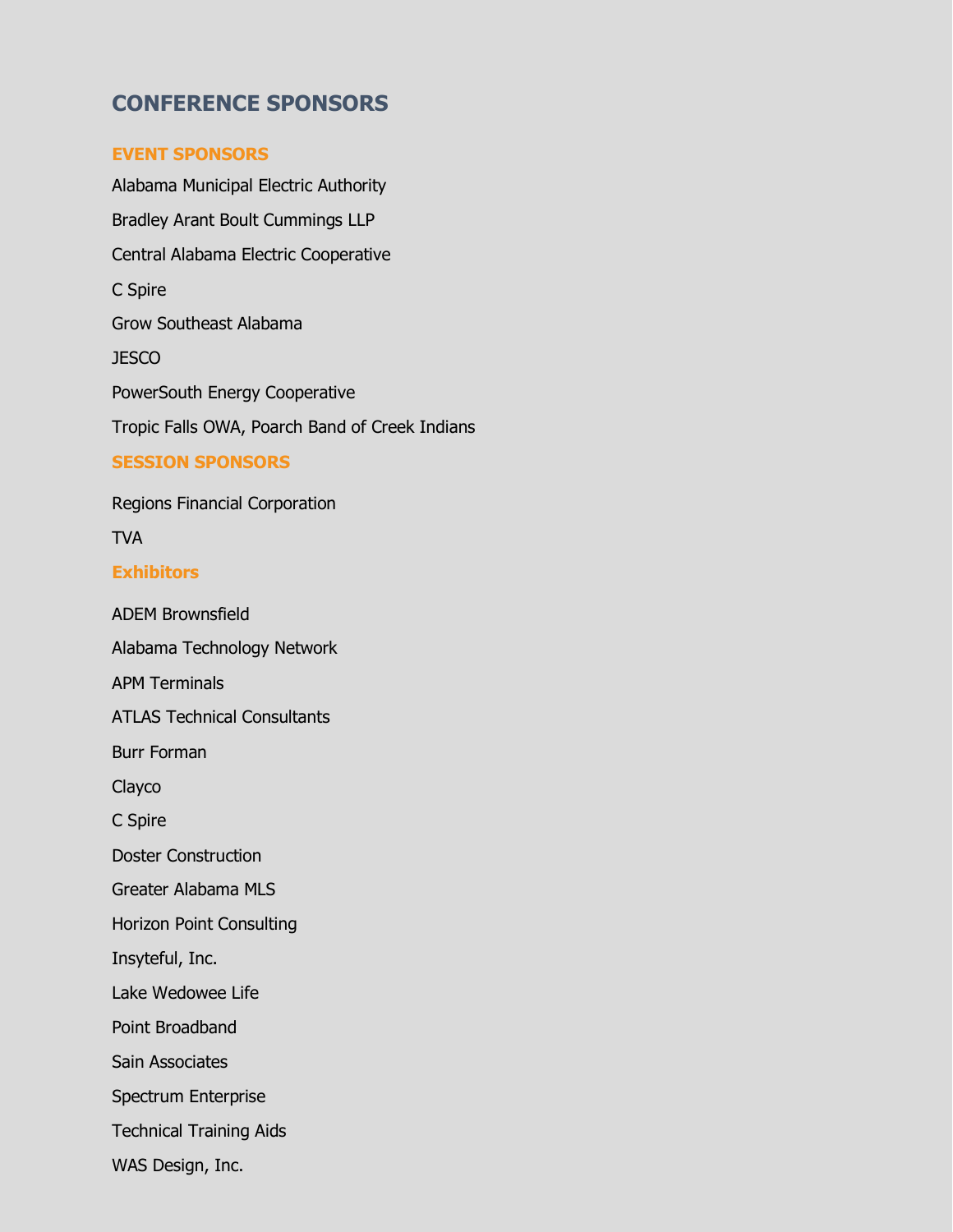### **BREAKFAST SPONSOR**

Agracel North Alabama Industrial Development Association **COFFEE BREAK SPONSORS**  Alabama Mountain Lakes Tourist Association Baldwin EDA Butler County Commission of Economic Development Central Alabama Electric Cooperative Dunn Building Company EDPA Hunstville/Madision County Chamber of Commerce Jackson County EDA Morgan County EDA Selma & Dallas County EDA Southern Union State Community College St. Clair County EDC **Stifel** Terracon Consultants, Inc. Transfr, Inc. University of South Alabama Westervelt Realty

### **PLATINUM SPONSORS**

58 Inc. City of Auburn IDB City of Opelika/Opelika Industrial Development Authority City of Wetumpka Jacksonville State University Maynard, Cooper & Gale, P.C. Randolph County EDA

University of Alabama ED Alliance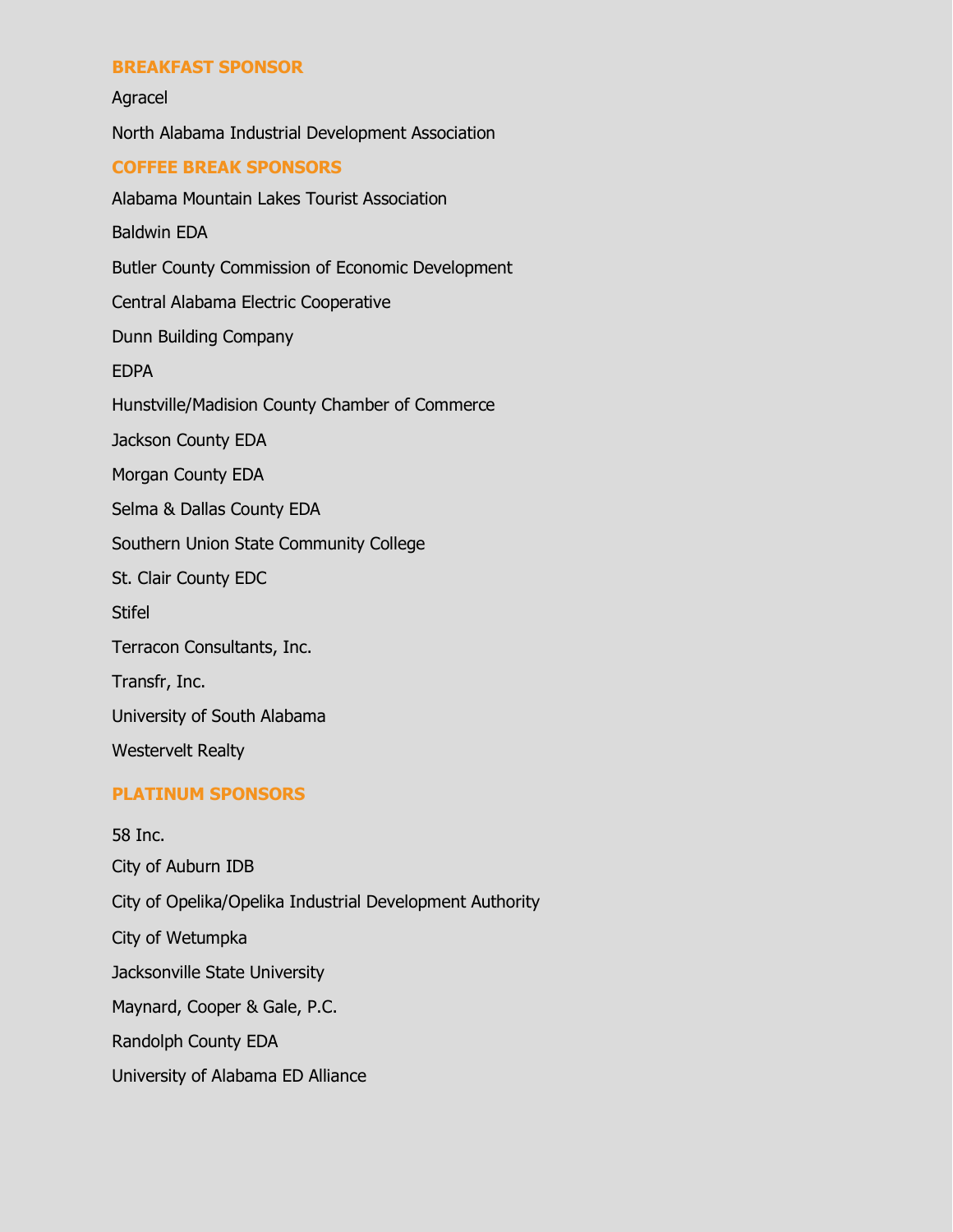# **GOLD SPONSORS**

Auburn University, Office of V. P. Research & ED Baldwin EMC Business Council of Alabama CDG Engineers & Associates Clark-Mobile Counties Gas District Goodgame Company, Inc. Mobile Area Chamber of Commerce Talladega County EDA Tennessee-Tombigbee Waterway Development Authority **SILVER SPONSORS**  Barge Design Solutions

Building & Earth Sciences City of Demopolis City of Millbrook CSX Railroad DeKalb County Economic Development Authority Dothan Area Chamber of Commerce Dunn Building Company Elmore County EDA Industrial Development Authority of Chilton County Lowndes County Economic Development Commission Marshall County EDC Norfolk Southern Corporation Prattville Area Chamber of Commerce

Westervelt Ecological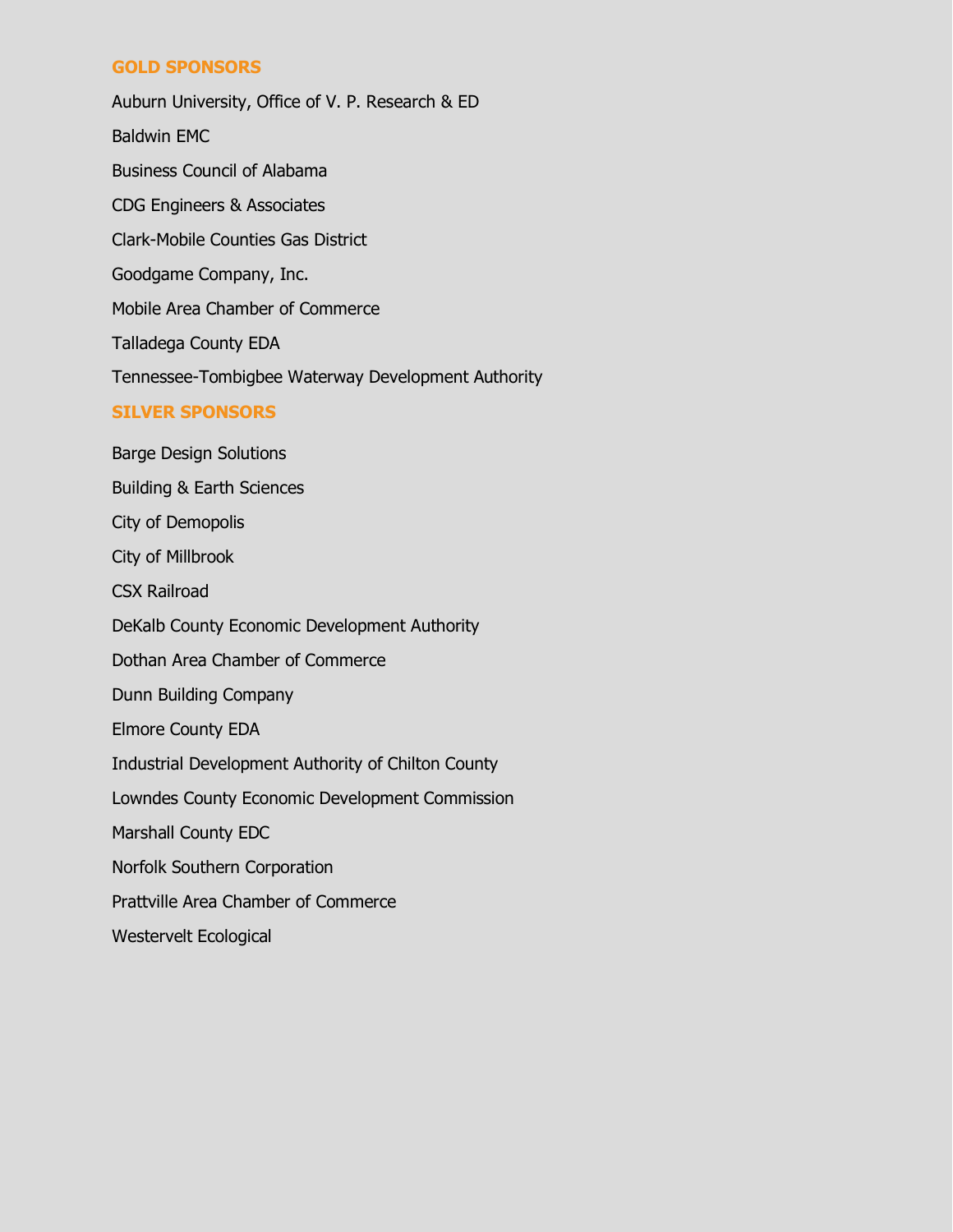# **BRONZE SPONSORS**

Blount County EDC Bullock County Development Authority Byard Associates Centerfire Economic Chambers County IDA Cherokee County IDA City of Anniston Covington County EDC Crenshaw Co. Economic & Industrial Development Authority Cullman Economic Development Agency Eufaula Barbour County Chamber of Commerce Franklin County EDA Hammock Consulting, LLC Lake Martin Area EDA The Industrial Development Board of Lawrence County Limestone County Economic Development Association Ozark-Dale County EDC Pike County EDC Shoals EDA Walker County EIDA